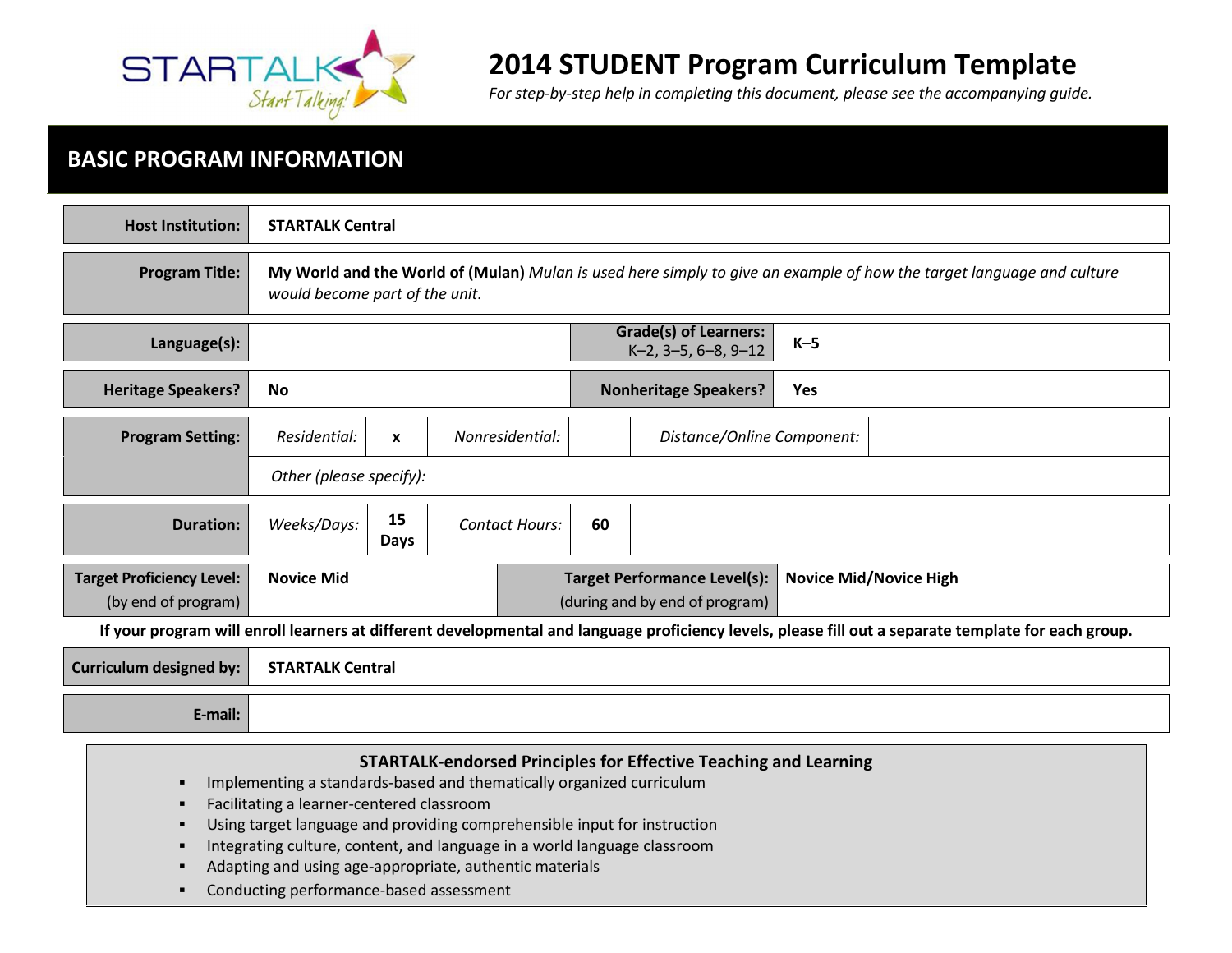# Program Overview and Theme

In a paragraph, provide a brief overview of your program. What is the theme that will guide standards-based instruction and learning throughout the program? What will learners experience during the program? What do you hope learners will be able to do after the program ends?

Students will explore the world of a child through a well-known children's story from the target culture. A story like Mulan (Chinese) will allow learners to make comparisons between their lives and the life of Mulan. Students will be able to act out the story and will be able to talk about themselves as they learn about another family and culture. They will be able to introduce themselves and their family and meet others while exchanging personal information such as their ages and birthdays. They will be able to name people, pets, and things that are important to them as well as things that they like and do not like. They will virtually visit a zoo in a country where the target language is spoken, identify animals, and locate where different animals live in nature on a world map. They will describe favorite animals in some detail as they pretend to be those animals. They will identify places where their new language is spoken.

## Learning Targets

Identify the learning targets for your program. First, choose the NCSSFL-ACTFL Global Can-Do Benchmarks that are appropriate to learners' proficiency level(s) and your program goals. Then, select program-specific NCSSFL-ACTFL Can-Do Statements that reflect the specific content of your program or create your own. Attention to and balance of the various modes will depend on your program goal(s). A master list of the NCSSFL-ACTFL Global Can-Do Benchmarks and Can-Do Statements is available at [https://startalk.umd.edu/resources/NCSSFL\_ACTFLCanDos.pdf]. You will then be able to use LinguaFolio® Online to document the learning targets you have selected.

| NCSSFL-ACTFL GLOBAL CAN-DO BENCHMARKS<br>Be sure to label the mode and proficiency level of each statement.                                                                                                                                                                                                                                                                                                                    | <b>PROGRAM CAN-DO STATEMENTS</b><br>OR NCSSFL-ACTFL CAN-DO STATEMENTS<br>Number the can-do statements here and then transfer to Stage 3.                                                                                                                                                                                                                                                                           |
|--------------------------------------------------------------------------------------------------------------------------------------------------------------------------------------------------------------------------------------------------------------------------------------------------------------------------------------------------------------------------------------------------------------------------------|--------------------------------------------------------------------------------------------------------------------------------------------------------------------------------------------------------------------------------------------------------------------------------------------------------------------------------------------------------------------------------------------------------------------|
|                                                                                                                                                                                                                                                                                                                                                                                                                                | Interpersonal                                                                                                                                                                                                                                                                                                                                                                                                      |
| Novice mid: I can communicate about very familiar topics using a variety of<br>words and phrases that I have practiced and memorized.<br>Novice high: I can communicate and exchange information about familiar<br>topics using phrases and simple sentences, sometimes supported by<br>memorized language. I can usually handle short social interactions in<br>everyday situations by asking and answering simple questions. | I can greet and leave of others in culturally appropriate ways.<br>I can communicate basic information about myself and my family.<br>I can ask and answer simple questions about family, animals, likes,<br>3.<br>and dislikes.<br>I can exchange some personal information like my name, age,<br>4.<br>birthday, and where I live.<br>I can exchange information about my family with the help of visuals.<br>5. |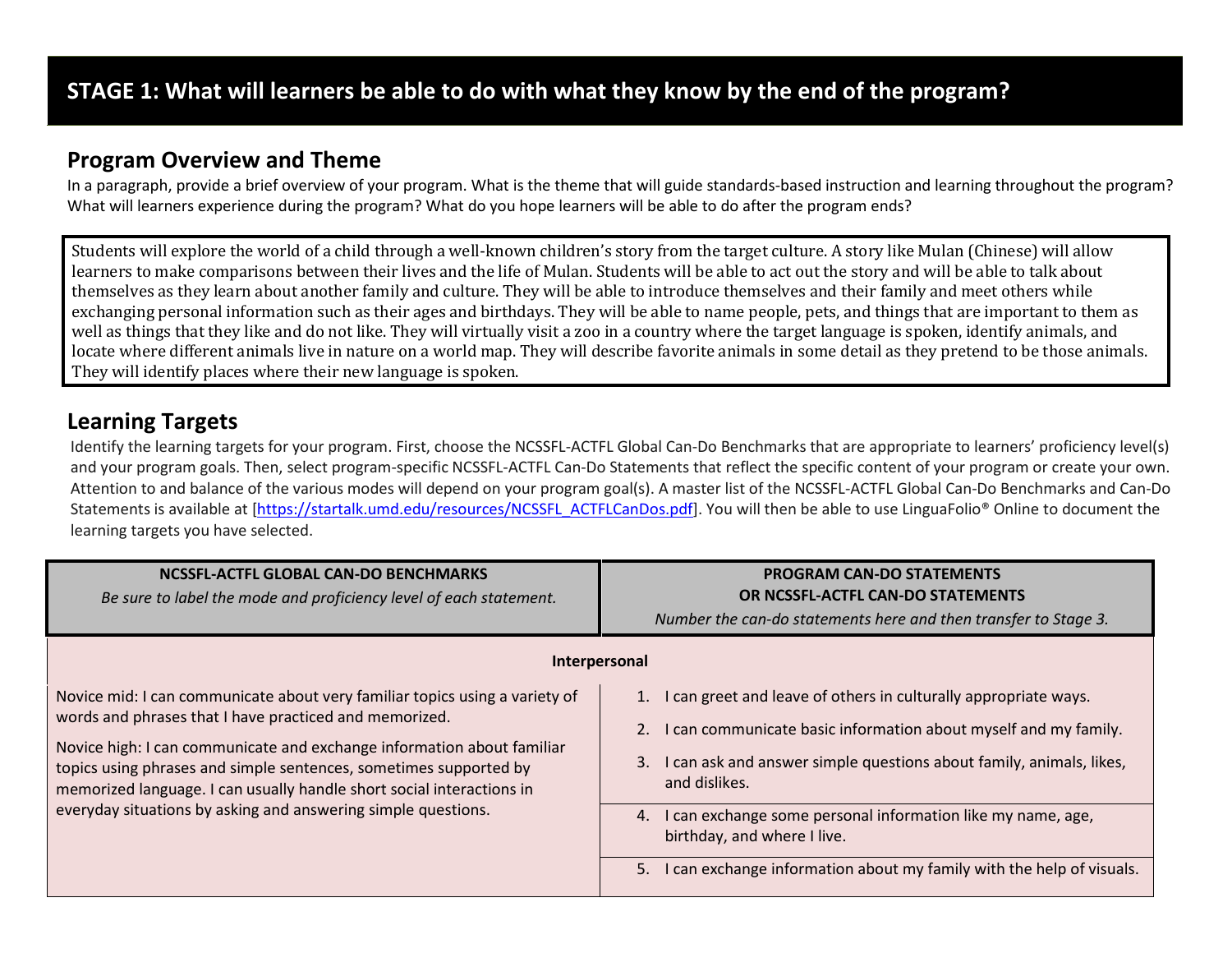| <b>Presentational Speaking</b>                                                                                                               |                                                                                                                                                                                                                                                                                                                    |  |  |  |
|----------------------------------------------------------------------------------------------------------------------------------------------|--------------------------------------------------------------------------------------------------------------------------------------------------------------------------------------------------------------------------------------------------------------------------------------------------------------------|--|--|--|
| Novice mid: I can present information about myself and some other very<br>familiar topics using a variety of words, phrases, and memorized   | 6. I can introduce myself and give basic biographical information.                                                                                                                                                                                                                                                 |  |  |  |
| expressions.                                                                                                                                 | 7. I can describe with words and memorized expressions the main<br>character in the story that my teacher is reading to the class.                                                                                                                                                                                 |  |  |  |
|                                                                                                                                              | 8. I can present information about my favorite animal.<br>9. I can introduce my family.<br>10. I can name things and animals that I like and do not like.<br>11. I can retell the anchor story in words, phrases, and memorized<br>expressions while using gestures and visuals as support for my<br>presentation. |  |  |  |
|                                                                                                                                              |                                                                                                                                                                                                                                                                                                                    |  |  |  |
|                                                                                                                                              |                                                                                                                                                                                                                                                                                                                    |  |  |  |
|                                                                                                                                              |                                                                                                                                                                                                                                                                                                                    |  |  |  |
| <b>Presentational Writing</b>                                                                                                                |                                                                                                                                                                                                                                                                                                                    |  |  |  |
| Novice mid: I can write lists and memorized phrases about familiar topics.                                                                   | 12. I can write about myself using learned phrases and memorized<br>expressions.                                                                                                                                                                                                                                   |  |  |  |
|                                                                                                                                              | 13. I can write lists which name things and animals I like and do not like.                                                                                                                                                                                                                                        |  |  |  |
|                                                                                                                                              | <b>Interpretive Listening</b>                                                                                                                                                                                                                                                                                      |  |  |  |
| Novice mid: I can recognize some familiar words and phrases when I hear<br>them spoken.                                                      | 14. I can recognize and sometimes understand basic information in<br>words and phrases that I have memorized.                                                                                                                                                                                                      |  |  |  |
| Novice high: I can often understand words, phrases, and simple sentences<br>related to everyday life. I can recognize pieces of information. | 15. I can sometimes understand simple questions or statements on<br>familiar topics related to biographical information, such as names<br>and ages.                                                                                                                                                                |  |  |  |
|                                                                                                                                              | 16. I can understand simple information when accompanied by pictures<br>and graphs.                                                                                                                                                                                                                                |  |  |  |
|                                                                                                                                              | <b>Interpretive Reading</b>                                                                                                                                                                                                                                                                                        |  |  |  |
| Novice mid: I can recognize some letters or characters. I can understand<br>some learned or memorized words and phrases when I read.         | 17. I can recognize a few words, phrases, and characters with the help<br>of visuals.                                                                                                                                                                                                                              |  |  |  |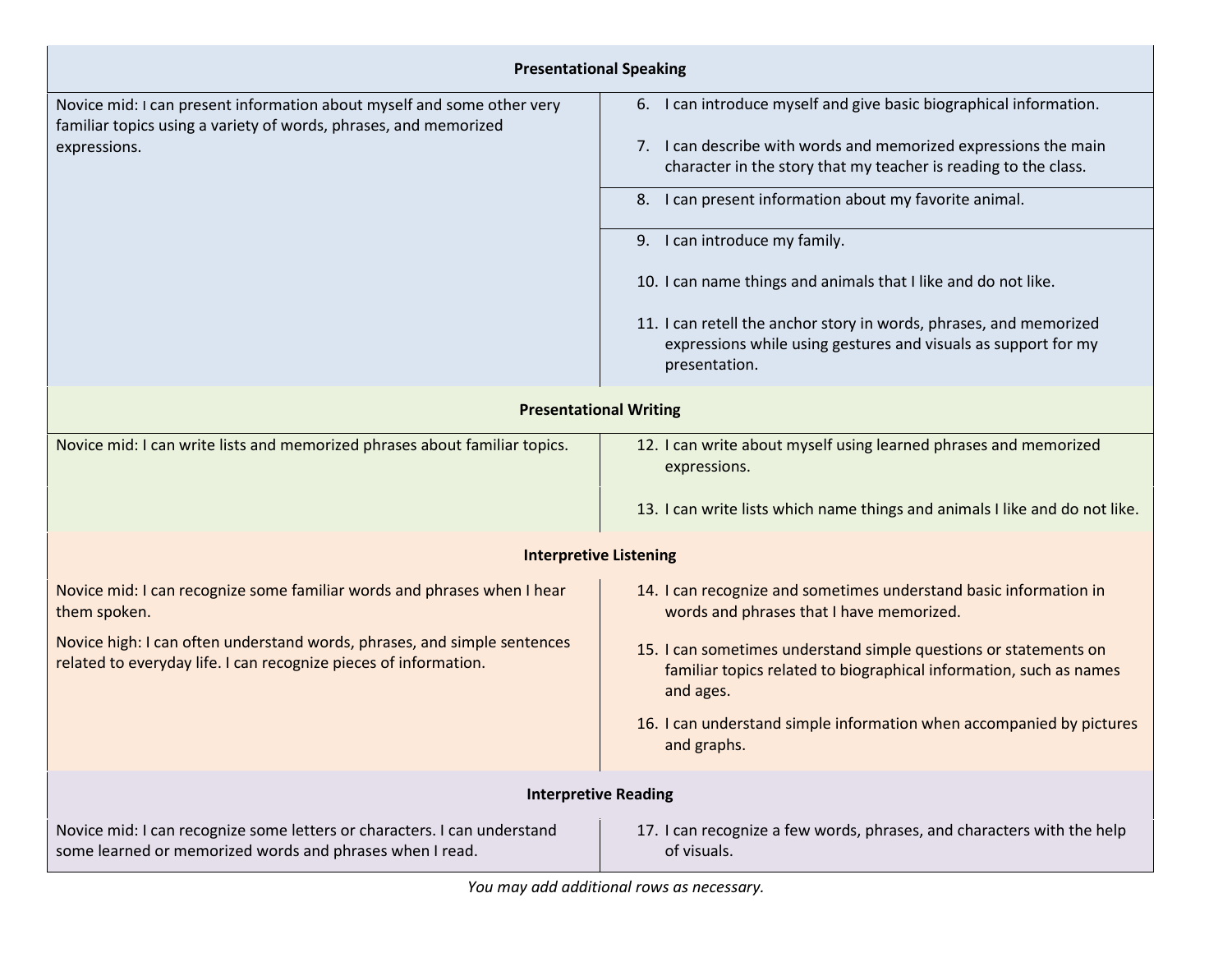# STAGE 2: How will learners demonstrate what they can do with what they know by the end of the program?

### Summative Performance Assessments

Describe the major summative performance assessments you will use for each of the three communicative modes. These assessments will provide evidence that learners have achieved the program learning objectives.

| <b>INTERPRETIVE TASK</b>                                                                                                                                    | <b>INTERPERSONAL TASK</b>                                                                                                                                                                                                                                                                                                              | <b>PRESENTATIONAL TASK</b>                                                                                                                                                                                                                                                                                                                                                                                                                                          |
|-------------------------------------------------------------------------------------------------------------------------------------------------------------|----------------------------------------------------------------------------------------------------------------------------------------------------------------------------------------------------------------------------------------------------------------------------------------------------------------------------------------|---------------------------------------------------------------------------------------------------------------------------------------------------------------------------------------------------------------------------------------------------------------------------------------------------------------------------------------------------------------------------------------------------------------------------------------------------------------------|
| Learners understand, interpret, and analyze what is<br>heard, read, or viewed on a variety of topics.                                                       | Learners interact and negotiate meaning in spoken or<br>written conversations to share information, reactions,<br>feelings, and opinions.                                                                                                                                                                                              | Learners present information, concepts, and ideas to<br>inform, explain, persuade, and narrate on a variety of<br>topics using appropriate media and adapting to various<br>audiences of listeners, readers, or viewers.                                                                                                                                                                                                                                            |
| Students listen to information about different<br>animals and, based on the description given of<br>each animal, they select the most appropriate<br>image. | Students interview at least two other classmates<br>about what kinds of pets, real or imagined, that<br>they have. They review their information about<br>each other's pets and, as a class, vote on who has<br>the most interesting pet. To create additional<br>interest, students may use images of pets that are<br>not their own. | Students will take a virtual field trip to a zoo in a<br>country where the target language is spoken. In<br>pairs, they will prepare a simple description of an<br>animal found in the zoo and will serve as a<br>docents by introducing that animal to zoo visitors.<br>They will describe the animal by giving simple<br>facts about where the animal lives in the world,<br>what the animal is like, and why they like or do<br>not like that particular animal. |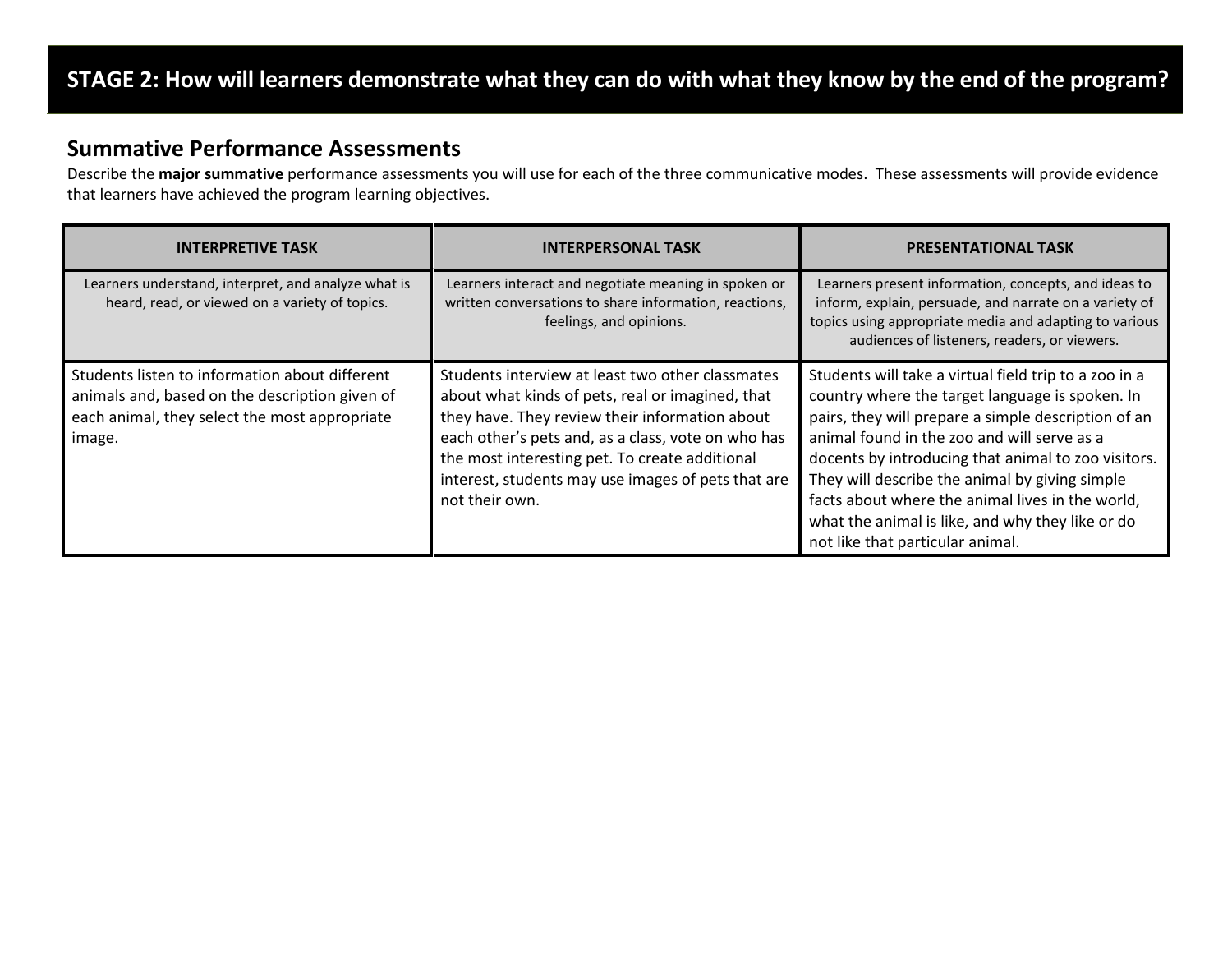### Learning Experiences

In this section, list the major learning experiences and related evidence of learning from the beginning through the end of your unit/program. Complete the first column with the program can-dos developed or identified in Stage 1. In the second column, determine the specific linguistic, cultural, and other subject matter knowledge and skills that learners will acquire as they work with your program theme. In the third column, indicate the learning experiences that will allow learners to develop these skills and knowledge so that they can perform the summative tasks identified in Stage 2.

| <b>PROGRAM CAN-DO STATEMENTS</b><br>OR NCSSFL-ACTFL CAN-DO STATEMENTS<br>Learners can | LANGUAGE, CULTURE, CONTENT<br>Learners need to use                                                                                                                                                                                             | <b>MAJOR LEARNING EXPERIENCES AND EVIDENCE</b><br>Learners will experience and demonstrate                                                                                                                                                                                                                                                                                                                                             |
|---------------------------------------------------------------------------------------|------------------------------------------------------------------------------------------------------------------------------------------------------------------------------------------------------------------------------------------------|----------------------------------------------------------------------------------------------------------------------------------------------------------------------------------------------------------------------------------------------------------------------------------------------------------------------------------------------------------------------------------------------------------------------------------------|
| Copy these can-dos directly from Stage 1,<br>column 2. Use one row per can-do.        | List the vocabulary, grammatical structures,<br>language chunks, cultural knowledge, and content<br>information that learners need in order to<br>accomplish the can-dos listed in column 1.                                                   | Describe the key learning<br>tasks/activities/formative assessments that<br>allow learners to demonstrate that they can<br>meet the stated can-do.                                                                                                                                                                                                                                                                                     |
|                                                                                       | Stage 3 may have more learning experiences than are possible given the time frame. The intent was to offer a representative sample, knowing that<br>different languages would have to adapt to address differences in languages and materials. |                                                                                                                                                                                                                                                                                                                                                                                                                                        |
|                                                                                       | Interpersonal                                                                                                                                                                                                                                  |                                                                                                                                                                                                                                                                                                                                                                                                                                        |
| 1. I can greet and leave others in culturally<br>appropriate ways.                    | Hello, good-bye<br>Culturally appropriate words, gestures                                                                                                                                                                                      | Students will observe native speakers greeting<br>each and will imitate what they observe. They will<br>then assume various roles and will greet others in<br>appropriate ways.<br>Students will hold images, play the roles of various<br>family members from the anchor story, and greet<br>each other in appropriate ways.                                                                                                          |
| 2. I can communicate basic information<br>about myself and my family.                 | My name is<br>My mother's name is<br>I have a mother, father, brother, sister, etc.<br>Pets: dog, cat                                                                                                                                          | Students will pretend to be characters from the<br>anchor story. They will introduce themselves and<br>talk about their families in the story.<br>Students will create images of their actual<br>families. While they are creating the images, the<br>teachers will circulate and point to images, and<br>the students will comment on their own family<br>images and their pets.<br>Students will interview classmates to find others |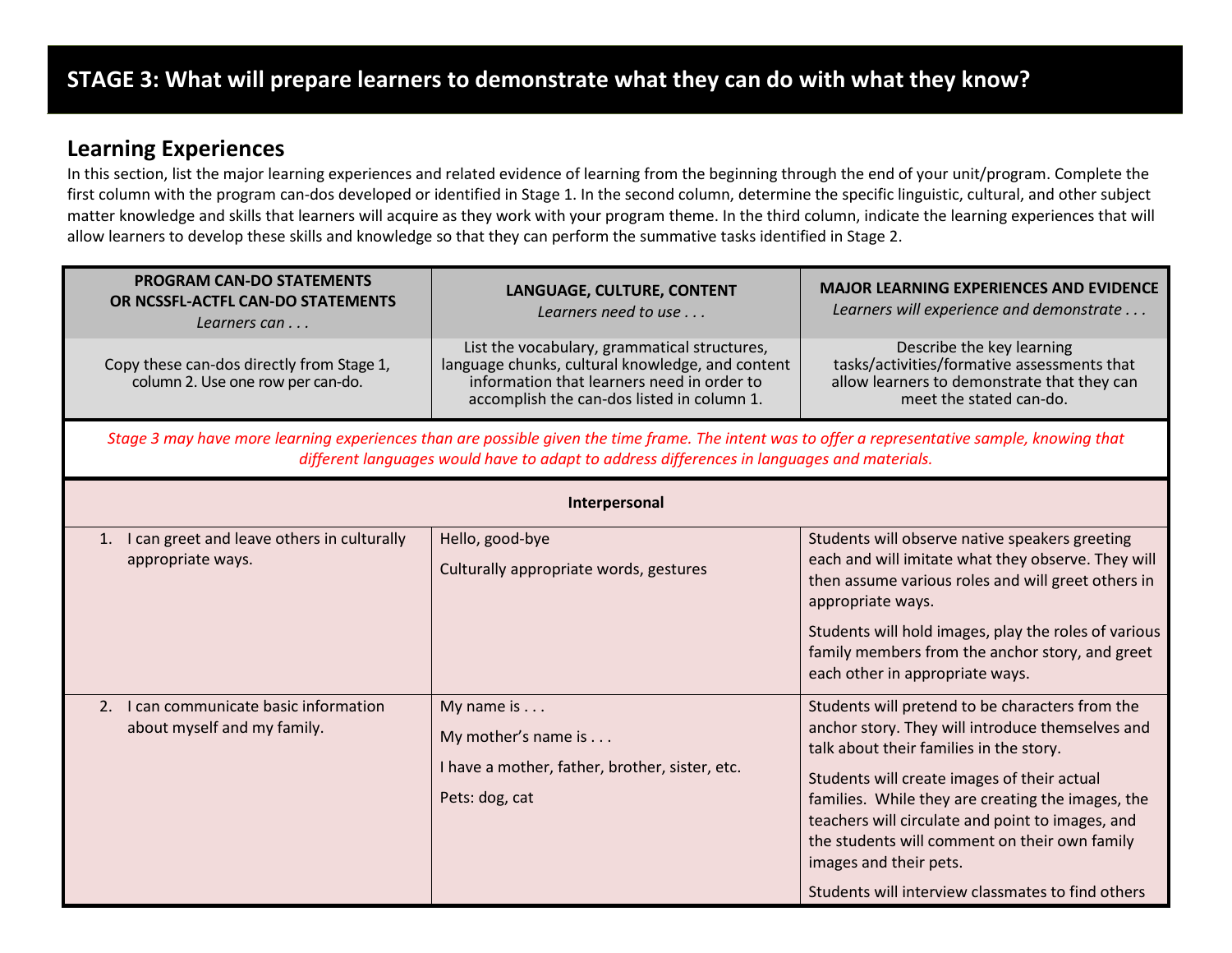|                                                                                         |                                                                                                    | who have the same names, ages, numbers of<br>siblings, who live in the same location, have<br>similar likes/dislikes, etc. They will complete a<br>"Find Someone Who " grid as they interview<br>their classmates.<br>Students will move to designated places in the<br>classroom based on personal information. For<br>example, those who answer yes to a question will<br>go to one corner, and those who say no will go to<br>another. Once gathered in a location, students will<br>ask and answer memorized questions about<br>themselves. For example:<br>"Do you have a dog?"<br>"I have a dog."<br>"How old are you?"<br>"I am six years old."<br>"I live in $\dots$ "                                                                                                                                            |
|-----------------------------------------------------------------------------------------|----------------------------------------------------------------------------------------------------|---------------------------------------------------------------------------------------------------------------------------------------------------------------------------------------------------------------------------------------------------------------------------------------------------------------------------------------------------------------------------------------------------------------------------------------------------------------------------------------------------------------------------------------------------------------------------------------------------------------------------------------------------------------------------------------------------------------------------------------------------------------------------------------------------------------------------|
| 3. I can ask and answer simple questions<br>about family, animals, likes, and dislikes. | Do you like?<br>I like/do not like<br>I prefer<br>Words from selected story<br>Personal vocabulary | The class will create a collage for the main<br>character of the story that shows what that<br>character likes and dislikes. This collage will be<br>used to model the activities that students will do<br>later using their personal collages.<br>Each student will create a collage of likes and<br>dislikes using images representing things they can<br>say and a couple of images representing things<br>that are important to them. The images can be<br>labeled, and students will show the images and<br>share their likes and dislikes with different<br>partners.<br>Students will then pair with various students to<br>play Five Questions. Each student will interview a<br>partner and try to find something his or her<br>partner likes in five questions, without seeing his<br>or her partner's collage. |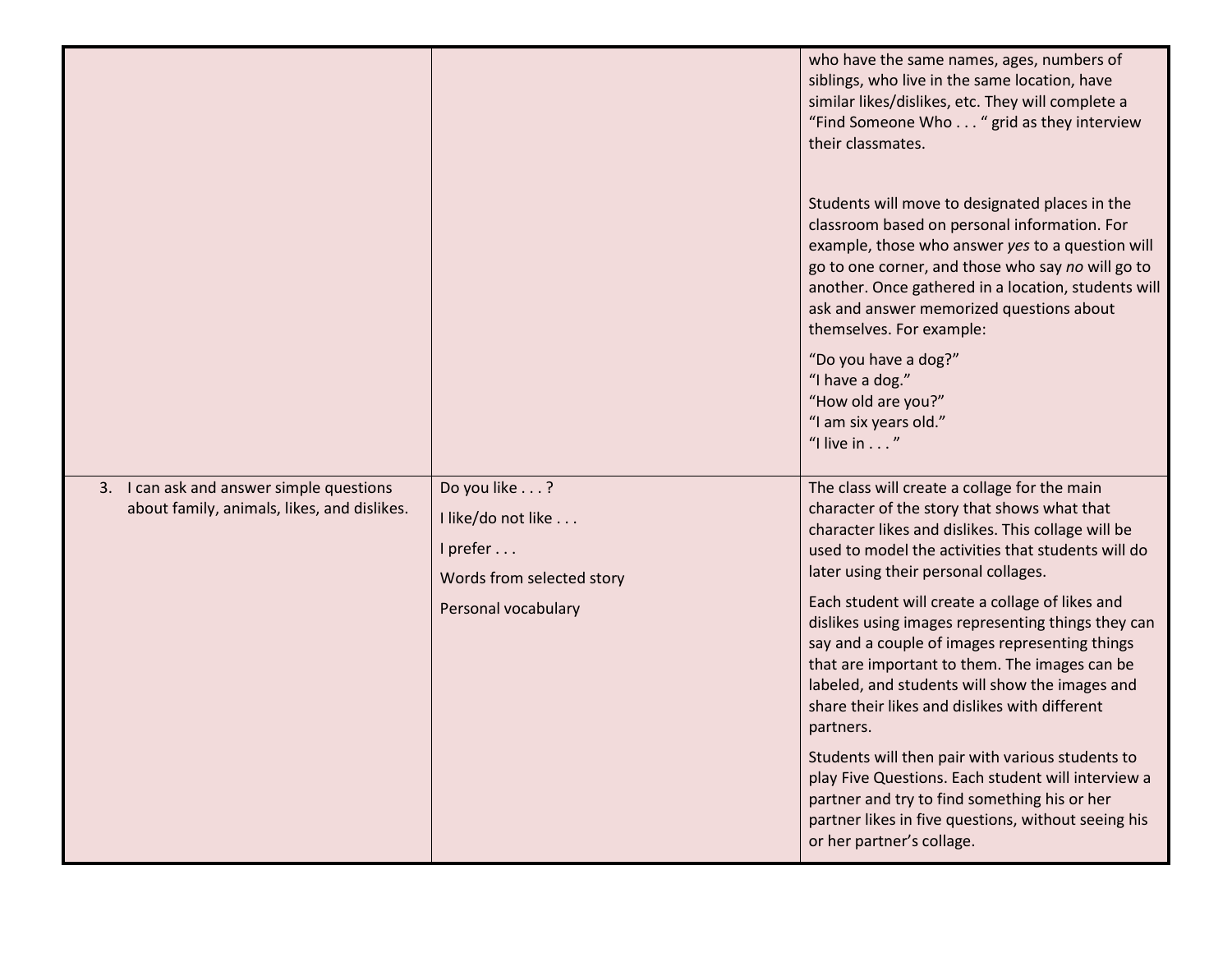| 4. I can exchange some personal information<br>like my name, age, birthday, and where I<br>live. | Vocabulary associated with story characters<br>Names of animals in a zoo/nature preserve<br>Colors<br>Big, small<br>Action verbs: walk, fly, slither, crawl, run | Students assume the identities of characters from<br>the selected story and introduce themselves by<br>giving key personal information. If such<br>information is not known, students can work in<br>small groups to create identity cards for the main<br>characters, including names, ages, and birthdays.<br>They will then introduce their characters to the<br>other students. |
|--------------------------------------------------------------------------------------------------|------------------------------------------------------------------------------------------------------------------------------------------------------------------|-------------------------------------------------------------------------------------------------------------------------------------------------------------------------------------------------------------------------------------------------------------------------------------------------------------------------------------------------------------------------------------|
|                                                                                                  |                                                                                                                                                                  | The teacher will role play someone who has<br>trouble remembering details and will work with<br>either-or questions to establish the identities of<br>different characters. For example, "Is your name<br>or                                                                                                                                                                        |
|                                                                                                  |                                                                                                                                                                  | Students will take on the role of an animal that<br>they have studied. They will use the vocabulary<br>that they have learned and will pair with various<br>partners asking and answering questions to learn<br>more about the the animal identify of their<br>partner.                                                                                                             |
|                                                                                                  |                                                                                                                                                                  | The teacher will attach a sticky note or sign to the<br>back of each student or put a headband on each<br>student with the name of a character from the<br>anchor story or a family member (mother, father,<br>sister, brother, grandmother, grandfather).<br>Students will circulate to ask memorized<br>questions to discover other students' identities.                         |
| 5. I can exchange information about my<br>family with the help of visuals.                       | What is your name?<br>How old are you?<br>Where do you live?<br>Four or five key cities or countries where the<br>target language is spoken.                     | Students will be randomly paired to exchange<br>information about each other. They will<br>communicate using recorders, phone, Skype, or<br>FaceTime. Students will be randomly paired again<br>and will attempt to share more information with<br>their new partners.                                                                                                              |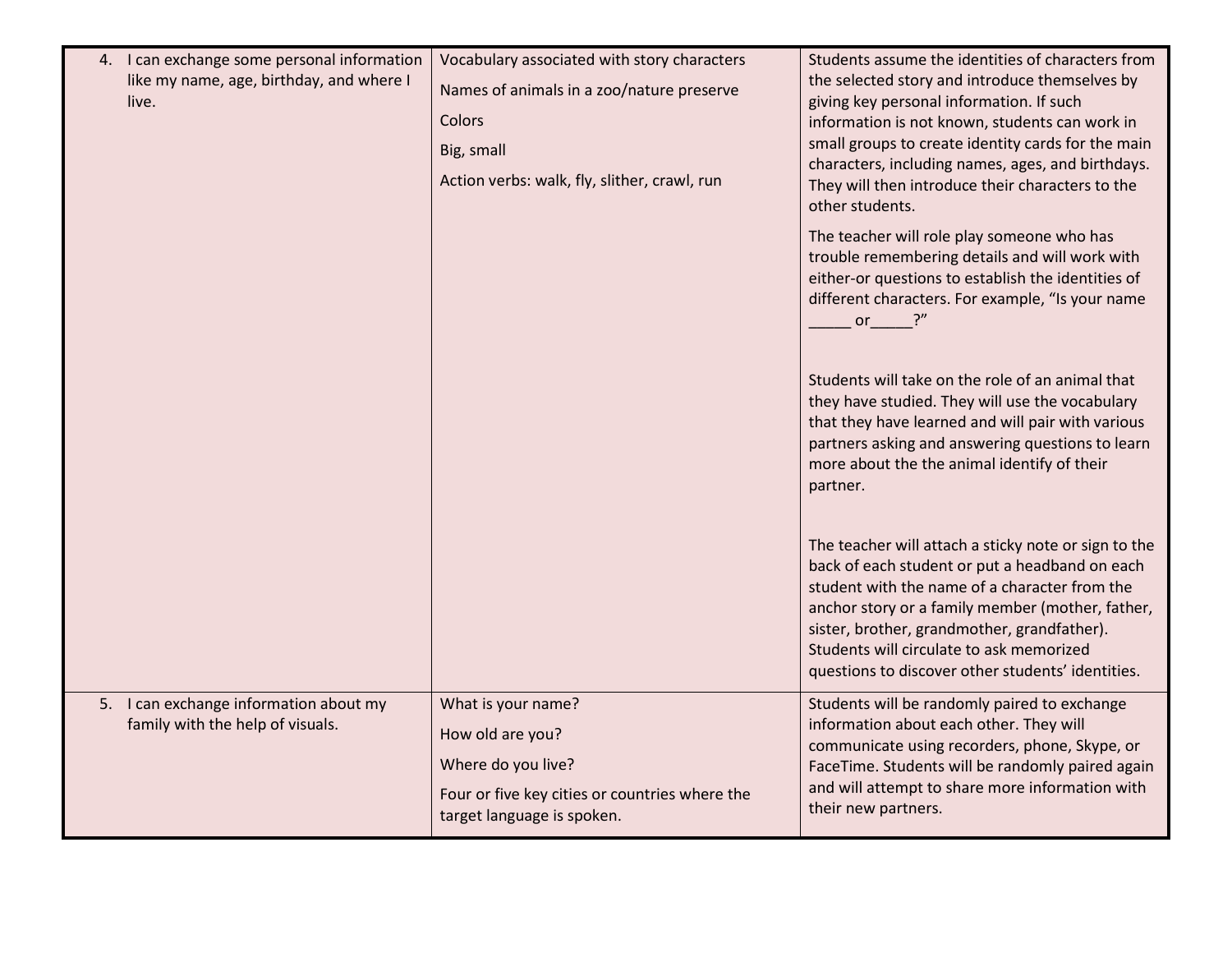| <b>Presentational Speaking</b>                                                                                                           |                                                                                                                                                               |                                                                                                                                                                                                                                                                                                                                                                                                                                                                                                             |  |  |  |
|------------------------------------------------------------------------------------------------------------------------------------------|---------------------------------------------------------------------------------------------------------------------------------------------------------------|-------------------------------------------------------------------------------------------------------------------------------------------------------------------------------------------------------------------------------------------------------------------------------------------------------------------------------------------------------------------------------------------------------------------------------------------------------------------------------------------------------------|--|--|--|
| 6. I can introduce myself by giving basic<br>biographical information.                                                                   | Name<br>Age<br>Origin<br>Location<br>Like/dislike<br>Action verbs: walk, run, fly, slither, crawl, hop                                                        | Students will create avatars using <b>Blabberize.com</b><br>to introduce themselves, first as their true selves<br>and then later as their zoo animals. Students will<br>then listen to the Blabberized zoo animals and ask<br>questions to see who created each one.                                                                                                                                                                                                                                       |  |  |  |
| 7. I can describe with words and memorized<br>expressions the main character in the<br>story that my teacher is reading to the<br>class. | His/her name is<br>S/he is (adjective)<br>Nationality<br>S/he lives<br>S/he likes                                                                             | Students will work in groups to create an outline<br>of one of the characters in the anchor story. They<br>can do this by tracing the body of one of the<br>students on paper. They then images that<br>represent their character and attach those images<br>to the characters. The group then uses those<br>figures to introduce their character to the class.<br>The character drawings will be displayed and<br>students will add words and images as they are<br>able to say more about each character. |  |  |  |
| 8. I can present information about my<br>favorite animal.                                                                                | Name<br>Color<br><b>Size</b><br>Distinguishing characteristics: striped, four legs,<br>wings, beak, etc.<br>Action verbs: walk, run, fly, slither, crawl, hop | Students will work individually, in pairs, or in small<br>groups to create simple pages about the animals<br>they have chosen by completing sentence<br>starters. These pages will become part of a class<br>book on zoo/preserve animals. Students will<br>practice reading these pages chorally, and each<br>student will record his/her page. When possible,<br>older students will read this book to younger<br>students or siblings in a story hour.                                                   |  |  |  |
| 9. I can introduce my family.                                                                                                            | Mother, father, brother, sister, or other nuclear<br>family member residing in the same home<br>Age<br>Relationship                                           | Students will use the family tree collages that they<br>created to introduce their families to other<br>students.                                                                                                                                                                                                                                                                                                                                                                                           |  |  |  |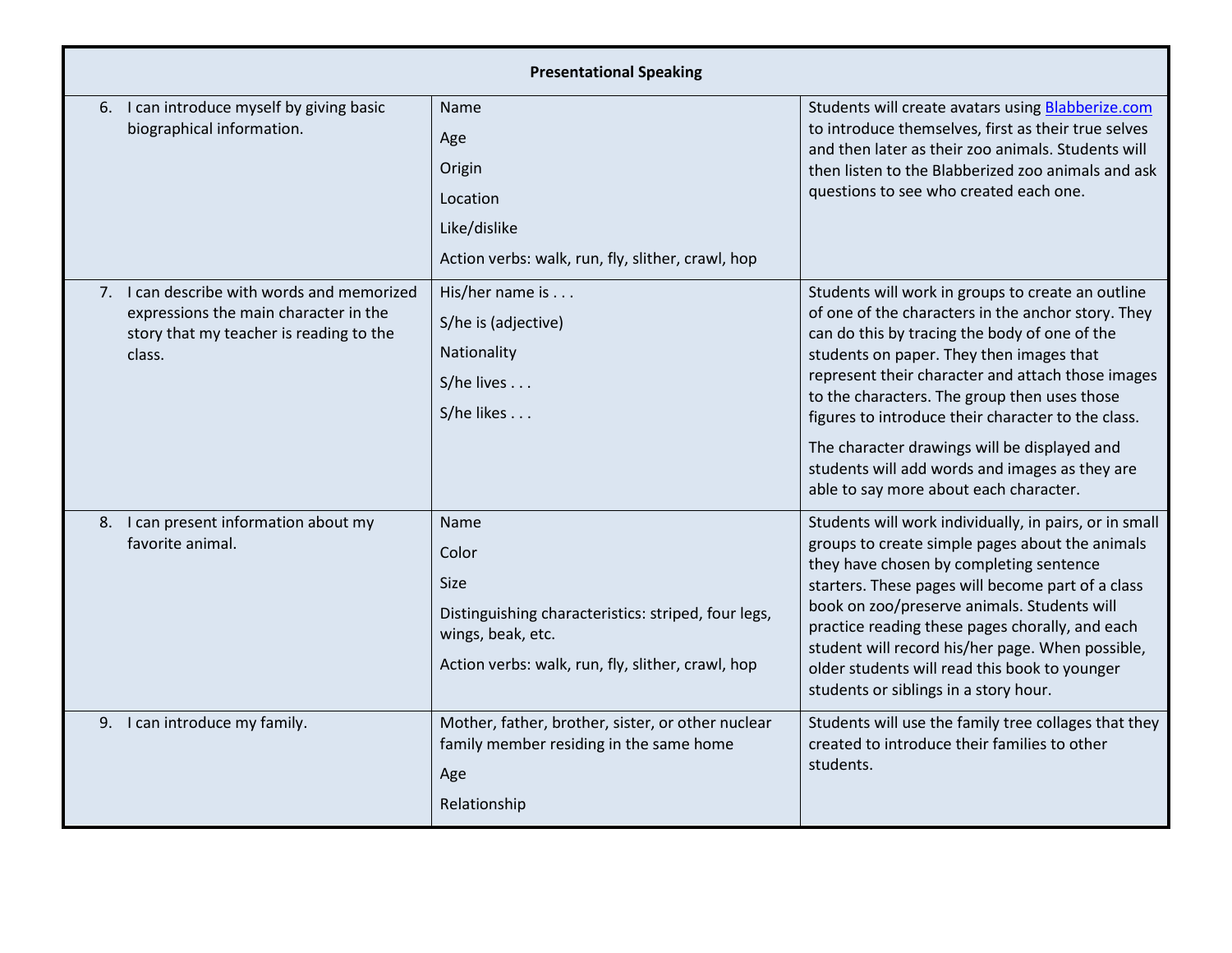| 10. I can name things I like and do not like.                                                                                                      | Like/dislike/like a lot/hate/prefer<br>Animals<br>Items important to individual students | Students will refer to the class collage of<br>likes/dislikes daily and will name items they like<br>and do not like while talking with partners.<br>Students will be invited to add favorite/hated<br>things to the class collage when they can make<br>statements about those items to the class.<br>Students will work collaboratively to design a<br>graph to represent the likes and dislikes of the<br>class.<br>The teacher will announce the name of a thing,<br>person, or animal, and the students will gather in<br>groups based on whether they like or dislike it.<br>Students will then tell each other why they like or<br>dislike that thing, person, or animal?<br>For example:<br>"It's big."<br>"It's green."<br>"It is fun."<br>"S/he is kind." |
|----------------------------------------------------------------------------------------------------------------------------------------------------|------------------------------------------------------------------------------------------|---------------------------------------------------------------------------------------------------------------------------------------------------------------------------------------------------------------------------------------------------------------------------------------------------------------------------------------------------------------------------------------------------------------------------------------------------------------------------------------------------------------------------------------------------------------------------------------------------------------------------------------------------------------------------------------------------------------------------------------------------------------------|
| 11. I can retell the anchor story in words,<br>phrases, and memorized expressions<br>using gestures and visuals as support for<br>my presentation. | Selected vocabulary and expressions from a<br>skeleton version of the anchor story       | Working in small groups, students will retell a<br>selected portion/scene of the anchor story by<br>using memorized phrases, gestures, and visuals.<br>As they collaborate, the teacher will circulate to<br>listen in and guide when necessary. On a signal<br>from the teacher, students will exchange scenes<br>and repeat the task.                                                                                                                                                                                                                                                                                                                                                                                                                             |
|                                                                                                                                                    | <b>Presentational Writing</b>                                                            |                                                                                                                                                                                                                                                                                                                                                                                                                                                                                                                                                                                                                                                                                                                                                                     |
| 12. I can write about myself using learned<br>phrases and memorized expressions.                                                                   | <b>Body parts</b><br><b>Size</b><br>Colors                                               | Students will create "wild selves" and write simple<br>captions which give their names and other<br>memorized phrases. See<br>www.buildyourwildself.com.                                                                                                                                                                                                                                                                                                                                                                                                                                                                                                                                                                                                            |
| 13. I can write lists which name things and<br>animals I like and do not like.                                                                     | Compilation of words, phrases, and expressions<br>learned throughout the unit            | Students will list the words associated with the<br>images that are depicted in the collages of likes<br>and dislikes. They will add images and words to a                                                                                                                                                                                                                                                                                                                                                                                                                                                                                                                                                                                                          |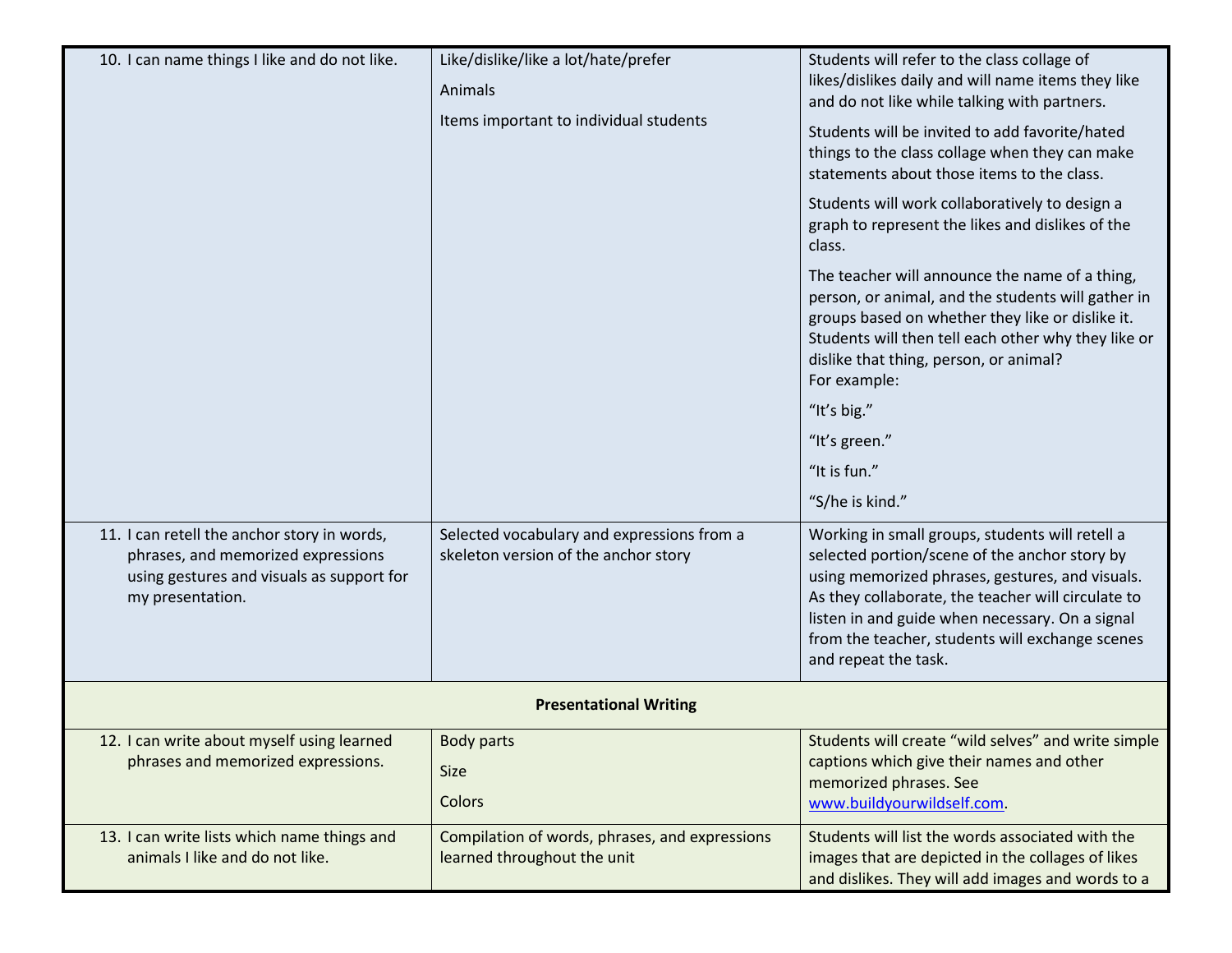|                                                                                                                                                                   |                                                                                                                                                 | class collage throughout the program.                                                                                                                                                                                                                                                                                                                                                                                                                                                          |
|-------------------------------------------------------------------------------------------------------------------------------------------------------------------|-------------------------------------------------------------------------------------------------------------------------------------------------|------------------------------------------------------------------------------------------------------------------------------------------------------------------------------------------------------------------------------------------------------------------------------------------------------------------------------------------------------------------------------------------------------------------------------------------------------------------------------------------------|
|                                                                                                                                                                   |                                                                                                                                                 | At the end of the program, each student will have<br>a digital image of the class collage as a reminder<br>of the words and phrases they have learned, and<br>they will be able to use this image to share simple<br>sentences with their families at the end of the<br>program.<br>Students will create an advertisement in the<br>target language for a zoo in their community,<br>using structured phrases. For example, "Do you<br>like (names of animals)? Visit the (name of<br>place)." |
|                                                                                                                                                                   | <b>Interpretive Listening</b>                                                                                                                   |                                                                                                                                                                                                                                                                                                                                                                                                                                                                                                |
| 14. I can recognize and sometimes<br>understand basic information in words<br>and phrases that I have memorized.                                                  | Right/left/forward/backward<br>North/south/east/west<br>Turn right/left<br>On the right/on the left/behind/in front of<br>Stop<br>Walk/ride/fly | Students will use a floor map made out of a<br>shower curtain or other visual representation of<br>cities/counties. Initially, they will demonstrate<br>that they can get from one location on the map to<br>another by following their teachers' directions.<br>Eventually, students will be able to trace routes<br>on individual sheets of paper between various<br>images?                                                                                                                 |
| 15. I can sometimes understand simple<br>questions or statements on familiar topics<br>related to biographical information, such<br>as family and likes/dislikes. | <b>Name</b><br>Age<br><b>Family members</b><br>Like/dislike                                                                                     | Students will listen to conversations between<br>native speakers and will complete graphic<br>organizers to capture basic information on each<br>person.                                                                                                                                                                                                                                                                                                                                       |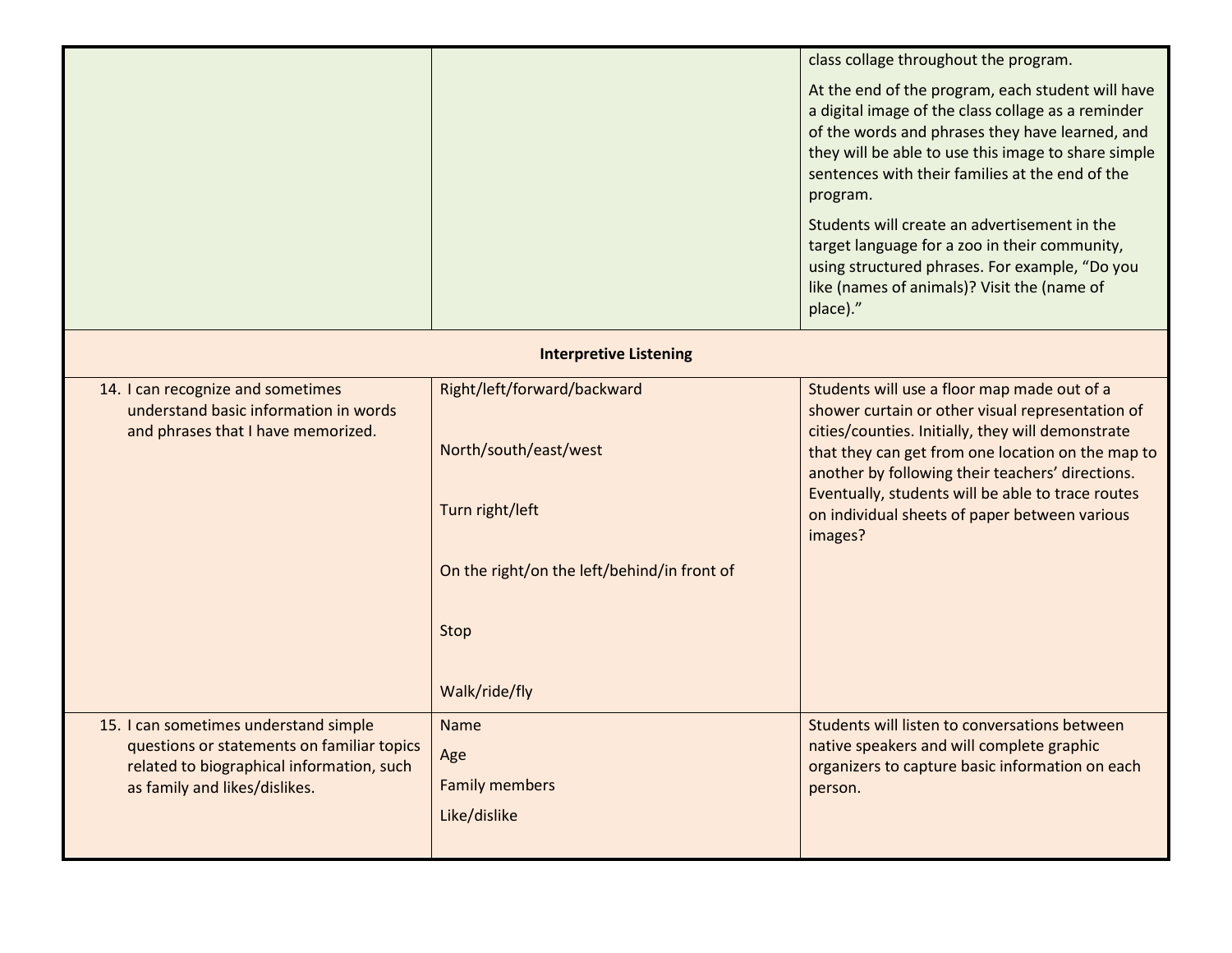| 16. I can understand simple information when<br>accompanied by pictures and graphs. | Names of animals<br>Colors<br><b>Size</b><br>Shape<br><b>Actions</b> | Students will watch publicity for various zoos or<br>animal preserves and categorize the information. |  |  |  |
|-------------------------------------------------------------------------------------|----------------------------------------------------------------------|-------------------------------------------------------------------------------------------------------|--|--|--|
| <b>Interpretive Reading</b>                                                         |                                                                      |                                                                                                       |  |  |  |
| 17. I can recognize words, phrases, and<br>characters with the help of visuals.     | Names of animals<br>Colors<br><b>Size</b><br>Actions                 | Students will work in groups to match images and<br>words from the class collage.                     |  |  |  |

You may add additional rows as necessary.